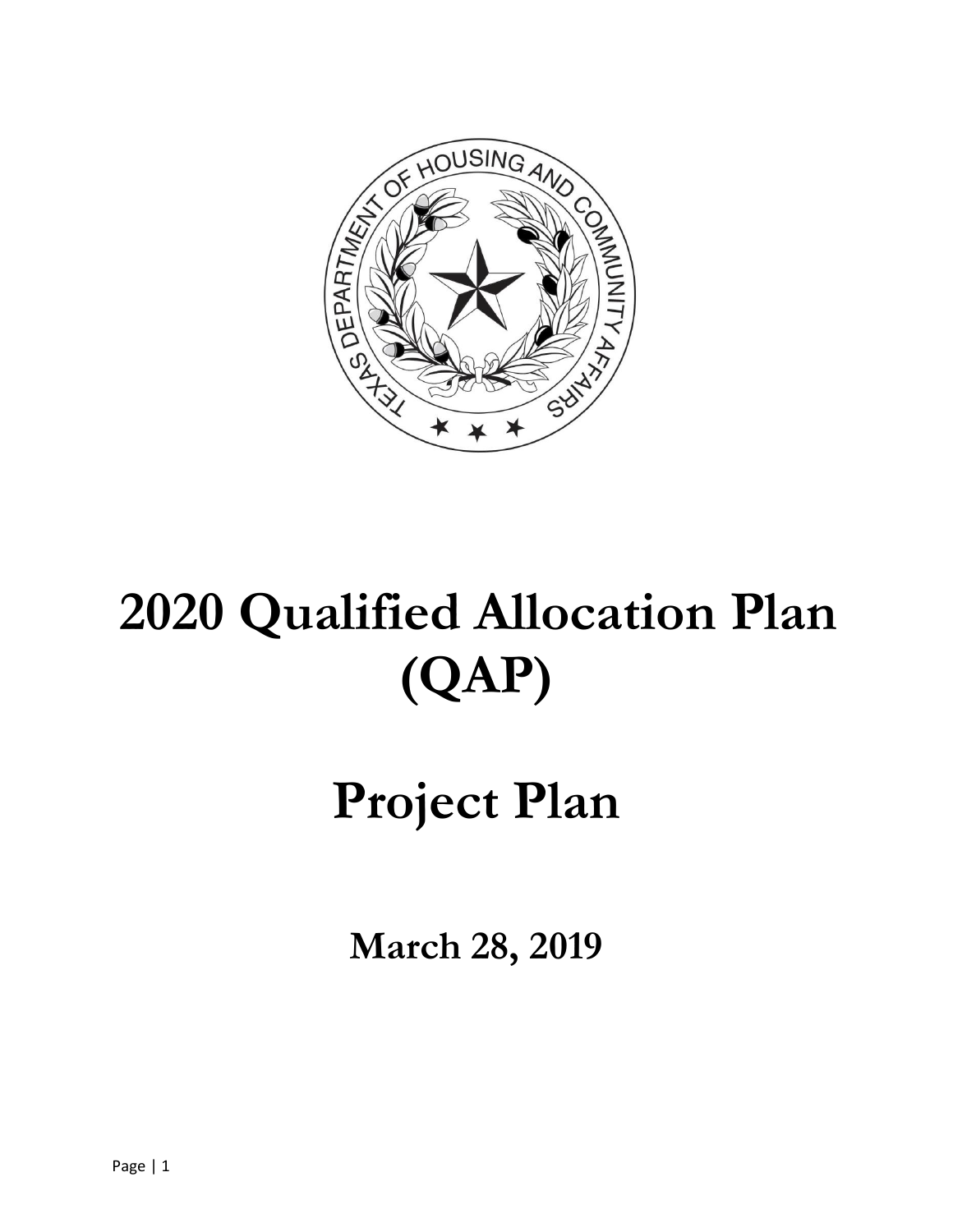**IMPORTANT DISCLAIMER: THIS PROCESS IS INTENDED TO ENABLE STAKEHOLDERS AND STAFF TO PROPOSE AND DEVELOP IDEAS AND CONCERNS TO BE CONSIDERED IN THE DEVELOPMENT OF THE QAP AND OTHER APPLICABLE RULES FOR 2020. THE OFFICIAL PUBLICATION OF A BOARD APPROVED DRAFT FOR PUBLIC COMMENT WILL OCCUR IN ACCORDANCE WITH THE STATUTORILY ESTABLISHED CALENDAR IN FALL 2019.** 

# **INTRODUCTION**

The purpose of this project is to solicit and discuss ideas to be considered for inclusion in the 2020 QAP and the Rules. The ultimate deliverables for this project are a QAP and other multifamily rules that clearly articulate TDHCA housing policy as established by the Governing Board through threshold and scoring criteria and also addresses state and federal requirements. TDHCA staff welcomes an open discussion with stakeholders in affordable housing across the state of Texas.

The process will include several meetings on the day before Board meetings, outreach efforts so that stakeholders who are not able to attend meetings will have an opportunity for input, and focused meetings with stakeholders that have specific needs and insights. Staff may involve local and regional experts in affordable housing to present findings at meetings, and staff may conduct and contribute their own research on select issues.

#### **PROJECT GOALS AND PURPOSE**

The Multifamily Finance Division (Division) staff will lead the project, including scheduling meetings, accessing necessary resources, facilitating conversations, and compiling results. The Division will provide periodic reporting to the Board so they are regularly updated on the progress of the monthly meetings and have an opportunity for input throughout the process. Staff from other TDHCA divisions may be asked to participate as needed.

Stakeholders, including the development community, advocates for various interest groups served by affordable housing, residents of TDHCA properties, and various subject matter experts will be invited to participate in meetings, surveys, or other forms of public comment and discussion so that a clear assessment of varying needs and priorities may be compiled. That assessment, along with applicable statutory and regulatory requirements, will be used to draft amendments and changes to develop the proposed 2020 QAP. Because many stakeholders cannot travel to Austin for these periodic QAP meetings, staff will solicit feedback through more flexible means. Possible media include online polls, website forums, and focus groups. TDHCA staff also may hold regional stakeholder meetings outside of Austin.

It is anticipated that the process will continue through July 2019, and that a staff draft of the 2020 QAP will be available in late summer/early fall 2019. Specific sections of the QAP may be drafted and made available for informal comment throughout the process, in order to provide for the most effective possible feedback on those items.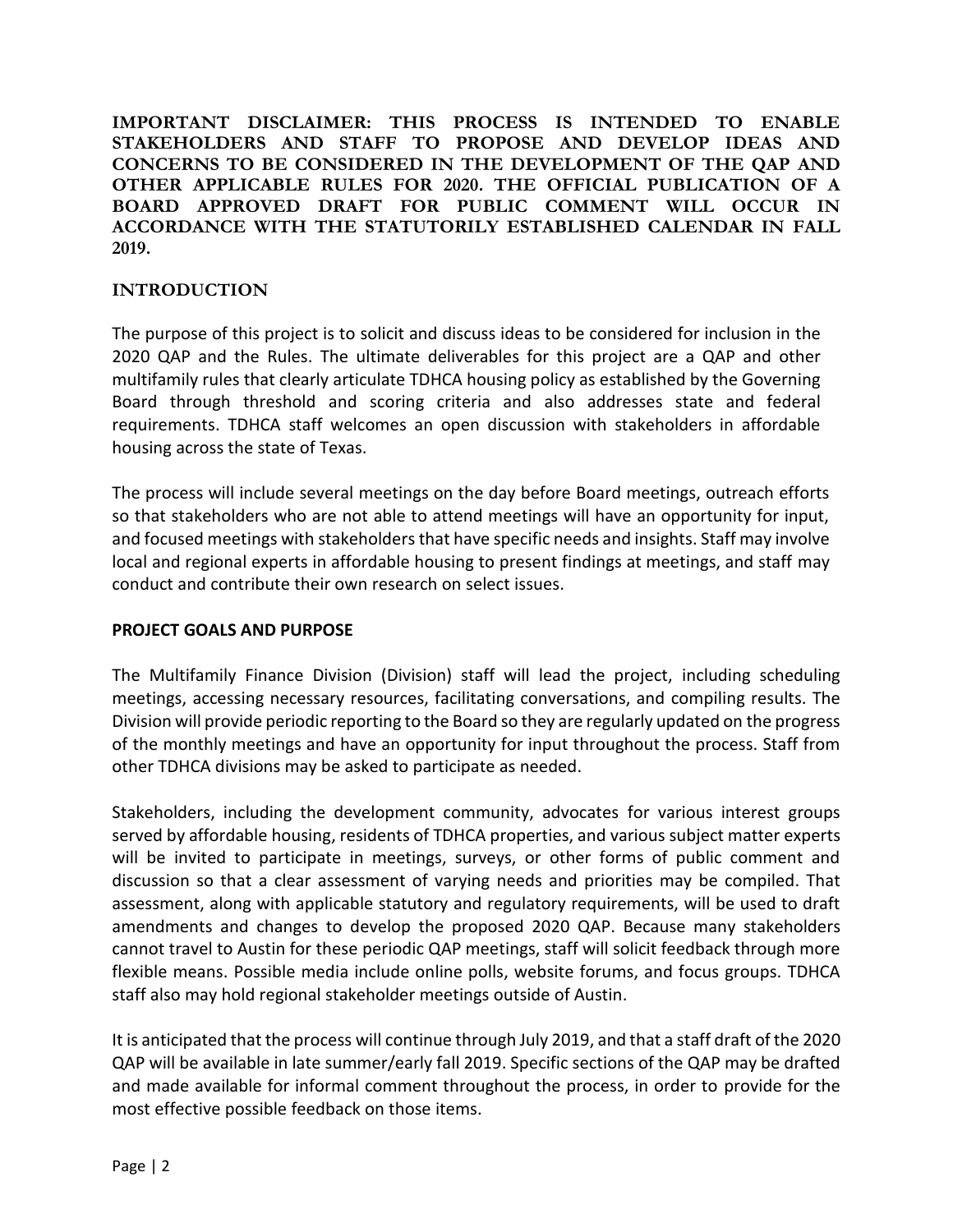#### **PROJECT SCOPE**

The scope of the project will include the planning and development of specific topics to be considered for amendment in the 2020 QAP and Rules, and potentially later editions. While it is anticipated that the process will be completed prior to publication of the staff draft and presentation of the QAP to the Board in September 2019, this is an ever-evolving process and there may be items that will be continued into subsequent years. The chief focus of the project is the 2020 QAP, but other parts of the Rules may be included in the project as needed.

The project will, in certain matters, rely heavily on data gathered from external sources. Sources may include (but will not be limited to) Census and American Community Survey data, reputable research centers, and best practices from other organizations or states. Internal data may include TDHCA's Compliance Monitoring and Tracking System (CMTS), data from cost certifications compiled by the Asset Management Division, and data gathered from previous application rounds.

During this process, Division staff will be evaluating related topics to the QAP. This research and staff's experiences with and/or knowledge of evaluation, scoring criteria, and tenant needs will be incorporated into the project.

It is staff's intent to address those ideas that will require the most time to develop in the earlier meeting discussions so that they can adequately be considered for possible inclusion in the 2020 QAP and/or Rules.

Based on previous conversations, staff's research, and policy directions from the Governing Board, staff proposes the following topics as the initial points of departure as the Division and stakeholders begin composing the 2020 QAP and Rules:

- 1. Proximity to Urban Core
- 2. Proximity to Employment Centers/Jobs
- 3. Underserved Area scoring options
- 4. Preservation Policy, including ROFR and QC
- 5. Green Building and Sustainability
- 6. Development Amenities
- 7. Development Costs, including Rehabilitation Costs and PCAs
- 8. Eligibility and Threshold Requirements
- 9. To the extent that statutory provisions are enacted by the  $86<sup>th</sup>$  Texas Legislature that impact the QAP, those issues may also be discussed.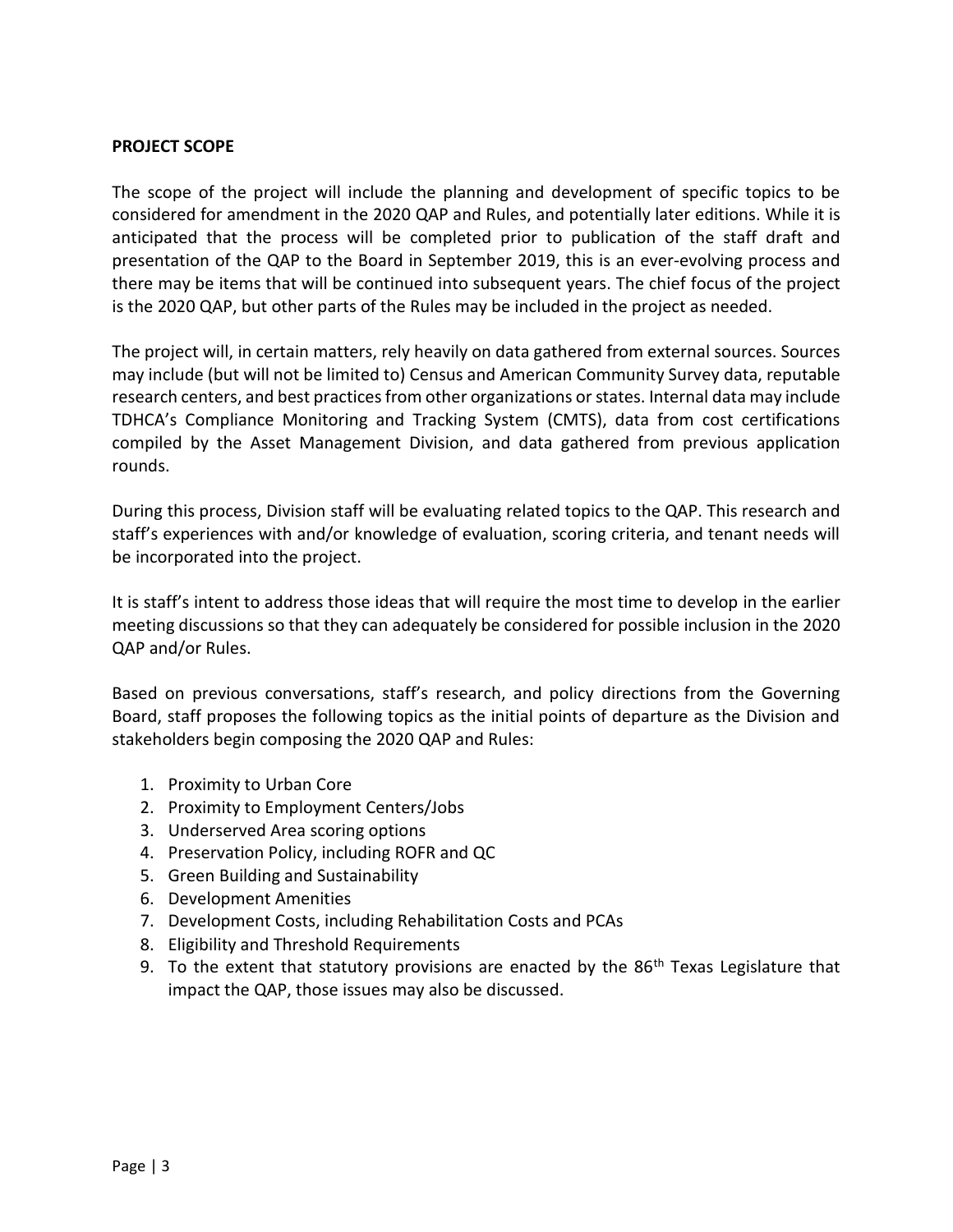## **SCHEDULE BASELINE**

The initial schedule currently proposes **three meetings in Austin the day before TDHCA Governing Board meetings**. Specific topics to be discussed at each meeting have been mapped out, based on input from stakeholders and staff priorities, but are subject to change. Additional meetings may be scheduled in order to accommodate specific topics, or in locations other than Austin.

| 2020 QAP Planning Process - Tentative Schedule |            |                                                     |  |  |  |  |  |
|------------------------------------------------|------------|-----------------------------------------------------|--|--|--|--|--|
| Title                                          | Date       | Description                                         |  |  |  |  |  |
| 1st 2020 QAP Meeting                           | 12/6/18    | Initial planning for the 2020 QAP periodic          |  |  |  |  |  |
|                                                |            | meetings; identifying topics of interest            |  |  |  |  |  |
| <b>TDHCA Board Meeting</b>                     | 2/21/19    | <b>TDHCA Governing Board meeting</b>                |  |  |  |  |  |
| 2 <sup>nd</sup> 2020 QAP Meeting               | 4/24/19    | Location: Stephen F. Austin Building, Room 170      |  |  |  |  |  |
|                                                |            | Time: 2:00 - 5:00 PM                                |  |  |  |  |  |
|                                                |            | Subject: Proximity to Urban Core; Proximity to      |  |  |  |  |  |
|                                                |            | Jobs; Underserved Area; other topics TBD            |  |  |  |  |  |
| <b>TDHCA Board Meeting</b>                     | 4/25/19    | Presentation to the TDHCA Governing Board           |  |  |  |  |  |
|                                                |            | regarding progress on planning and discussion.      |  |  |  |  |  |
| 3rd 2020 QAP Meeting                           | 05/22/19   | Location: Stephen F. Austin Building, Room 170      |  |  |  |  |  |
|                                                |            | Time: 2:00 - 5:00 PM                                |  |  |  |  |  |
|                                                |            | Subject: Preservation Policy, including ROFR and    |  |  |  |  |  |
|                                                |            | QC; Green Building and Sustainability;              |  |  |  |  |  |
|                                                |            | Development Amenities; other topics TBD             |  |  |  |  |  |
| <b>TDHCA Board Meeting</b>                     | 5/23/19    | Presentation to the TDHCA Governing Board           |  |  |  |  |  |
|                                                |            | regarding progress on planning and discussion.      |  |  |  |  |  |
| 4 <sup>th</sup> 2020 QAP Meeting               | 6/26/19    | Location: William B. Travis Building, Room 1-100    |  |  |  |  |  |
|                                                |            | Time: 2:00 - 5:00 PM                                |  |  |  |  |  |
|                                                |            | Subject: Statutory Changes to the QAP;              |  |  |  |  |  |
|                                                |            | Development Costs, including Rehabilitation Costs   |  |  |  |  |  |
|                                                |            | and PCAs; Eligibility & Threshold; other topics TBD |  |  |  |  |  |
| <b>TDHCA Board Meeting</b>                     | 6/27/19    | Presentation to the TDHCA Governing Board           |  |  |  |  |  |
|                                                |            | regarding progress on planning and discussion.      |  |  |  |  |  |
| Staff Draft of QAP                             | 8/2019     | In August, staff will post a draft of the QAP for   |  |  |  |  |  |
|                                                |            | input from stakeholders. That input will be         |  |  |  |  |  |
|                                                |            | considered as staff prepares the QAP for            |  |  |  |  |  |
|                                                |            | presentation to the Board in September.             |  |  |  |  |  |
| <b>TDHCA Board Meeting</b>                     | 9/5/19     | Presentation and possible approval by the TDHCA     |  |  |  |  |  |
|                                                |            | Governing Board of the draft 2020 QAP               |  |  |  |  |  |
| <b>Public Comment</b>                          | <b>TBD</b> | Following the September TDHCA Board Meeting,        |  |  |  |  |  |
| Period                                         |            | the public comment period for Chapter 11 and        |  |  |  |  |  |
|                                                |            | Subchapter E of Chapter 10 (Post Award and Asset    |  |  |  |  |  |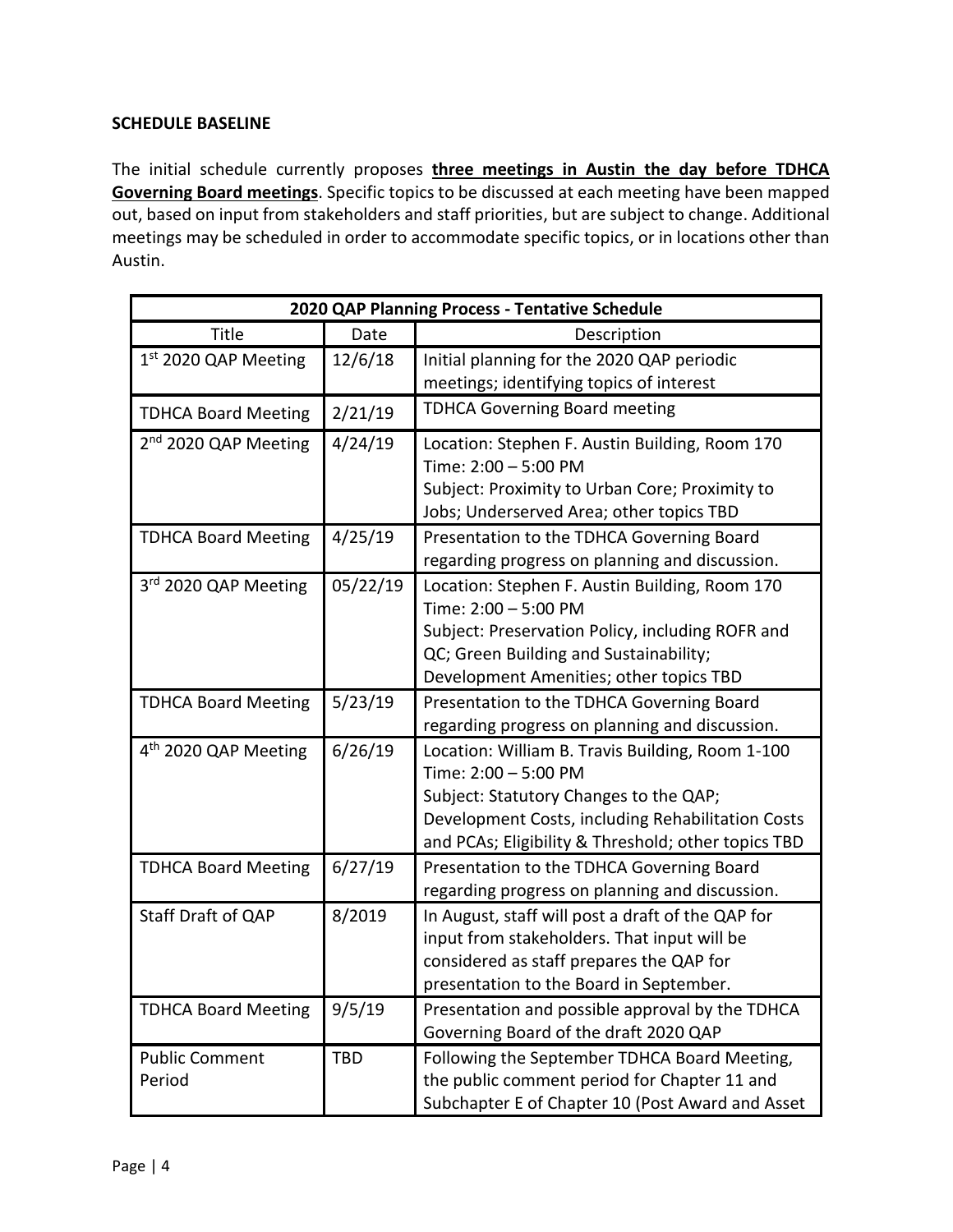|                                |                | Management Requirements) will begin on 9/20/19<br>and end on 10/11/19                    |  |  |
|--------------------------------|----------------|------------------------------------------------------------------------------------------|--|--|
| <b>TDHCA Board Meeting</b>     | 11/07/19       | Presentation and possible approval by the TDHCA<br>Governing Board of the final 2020 QAP |  |  |
| Transmittal to the<br>Governor | By<br>11/15/19 | On or before 11/15/19, staff will send the 2020<br>QAP to the Governor for his approval  |  |  |
| <b>Governor Approval</b>       | 12/1/19        | The Governor will approval, modify or reject the<br>2020 QAP by 12/1/19                  |  |  |

As much as practically possible, rule changes contemplated for proposal to the Board will be presented to stakeholders after they have been thoroughly reviewed by TDHCA staff, including Legal Services, for compliance with statutory and regulatory requirements and compliance with TDHCA Board housing policy.

In the case of proposed changes that will significantly impact the development process, TDHCA staff may suggest a phased approach to implementation so that stakeholders are able to effectively plan for implementation.

This Project Plan will change over the course of 2019, as needs or priorities are identified and addressed. Schedules regarding individual topics may expand or contract as necessary to accommodate stakeholder input and staff priorities.

#### **COMMUNICATIONS MANAGEMENT PLAN**

The Communications Management Plan sets the communications framework for this project. It will serve as a guide for communications throughout the life of the project and will be updated as communication requirements change. This plan identifies and defines the roles of stakeholders, staff and the Board as they pertain to communications. It also includes a communications matrix which maps the communication requirements of this project.

| <b>Communicatio</b><br>n Type                              | <b>Description</b>                          | Format                           | Participants/<br><b>Distribution</b> | <b>Deliverable</b>                                                              |
|------------------------------------------------------------|---------------------------------------------|----------------------------------|--------------------------------------|---------------------------------------------------------------------------------|
| Project<br><b>Meetings</b>                                 | Meeting to discuss<br>scheduled topic       | In Person                        | All                                  | <b>Meeting Summary</b>                                                          |
| <b>Status</b><br>Report<br>Governing<br>to<br><b>Board</b> | Report on Project<br>progress               | Board<br>In.<br><b>Materials</b> | TDHCA staff<br>and Board             | Board report or Action<br>Request as needed                                     |
| Website                                                    | Posting of Meetings and<br><b>Materials</b> | Website                          | Multifamily<br>Finance               | <b>Resource for Project</b><br>participants                                     |
| Online Forum                                               | Method for gathering<br>stakeholder input   | Website                          | All                                  | Input regarding specific<br>topics to be integrated<br>into rule making process |